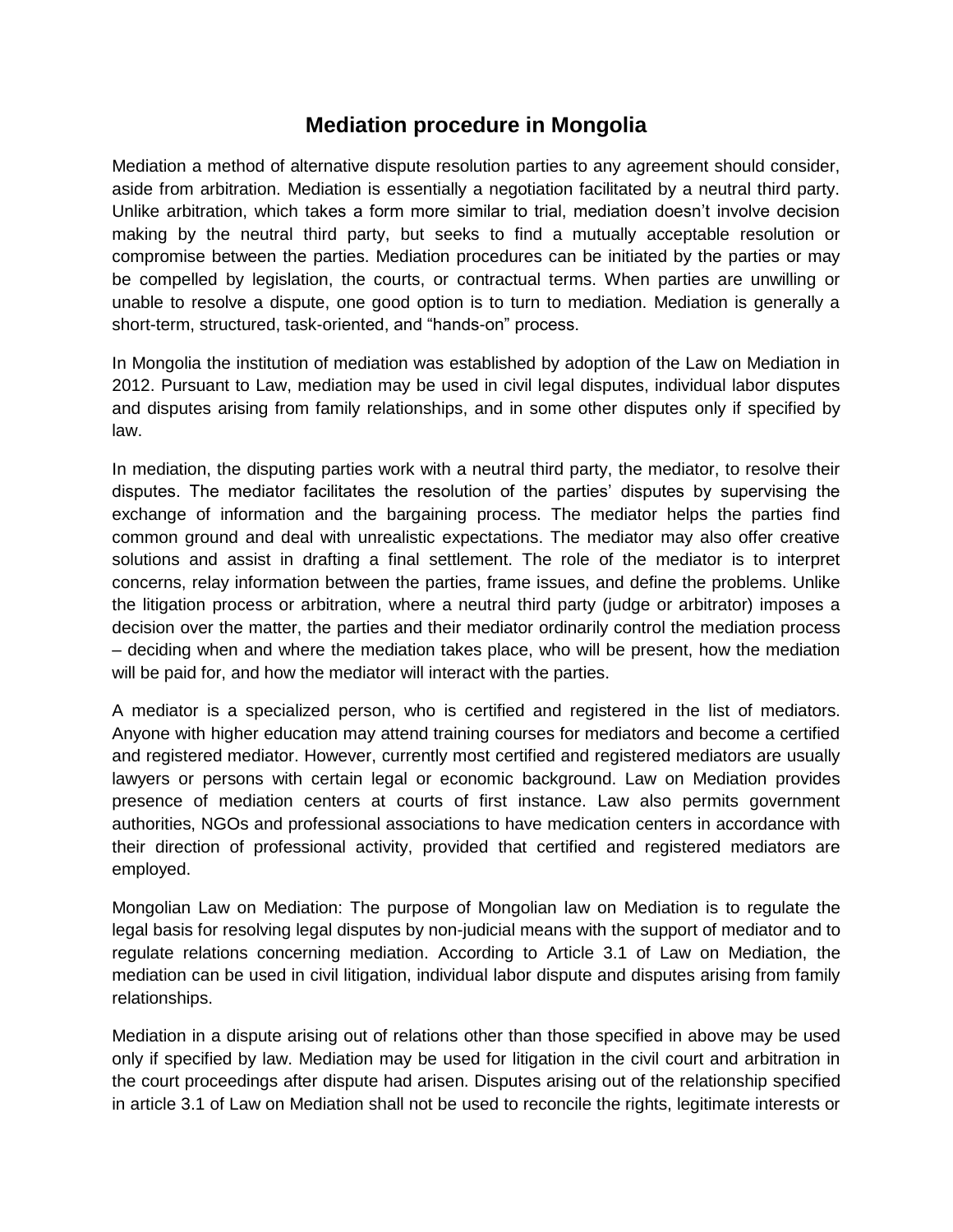an interest of a third party, who does not involve mediation, or to interfere with the public interest. The arbitration may determine whether an intermediary is involved in the dispute settlement process.

The mediation shall be based on the following principles:

- To be implemented on voluntary basis;
- To keep the confidentiality of participants in the mediation process;
- To have a neutral position in the mediator;
- Participation equally with parties in the mediation process.

The court shall be obliged to remit the parties to the dispute and provide the mediator with the opportunity to reconcile the parties to each stage of the proceedings before and after the civil case and to reconcile the mediator. Conclusions of family disputes arising from family relationships other than those specified in Article 132.4 of the Civil Procedure Law shall be regarded as one of the preliminary court proceedings which is mandatory.

Mediator: A mediator may be employed to settle the disputes arising from the legal relationship of the sector in accordance with directions of state and non-governmental organizations and professional associations. The mediator specified in Article 8.1 of Law on Mediation shall be a specialized recruiting agent registered in the list of mediators who shall have obtained higher education, recruited and intermediary training and obtained a certificate of competence and conduct recruiting on the issue. Parties shall have the right to challenge the mediator if the mediator has provided legal advice, disclosure of the law and serious breach of the code of conduct by a mediator. It is prohibited for the parties to meet the mediator, not to knowingly with the adverse side, to make a mistake in the neutral position of the mediator, by reconciling with the act or inaction, such as requesting or requiring the mediator to act in the dispute. The mediator shall not disclose the information acquired under his/her job duties when performing his/her duties. The person who disclosed information revealed during the mediation process shall be liable under Law on Mediation.

Participants in Mediation process: The participants of the mediation process shall be parties, their legal representatives, guardians, custodians, third parties and other affected persons. Two or more parties and one or more intermediaries may participate in mediation.

In the mediation process, the parties shall be represented in person or through a representative. Unless otherwise stated in the law, parties may obtain assistance from lawyer, translator, interpreter and other persons during mediation process. The mediation shall be conducted in a designated hall or other place agreed upon by the parties to ensure the closed procedure of the operation.

Period of mediation: Mediation shall be conducted within 30 days and may be extended once at the request of the parties. The proceedings shall begin with the consent of the parties to agree upon the use of mediation by the mediators themselves or by the mediator of the mediation after